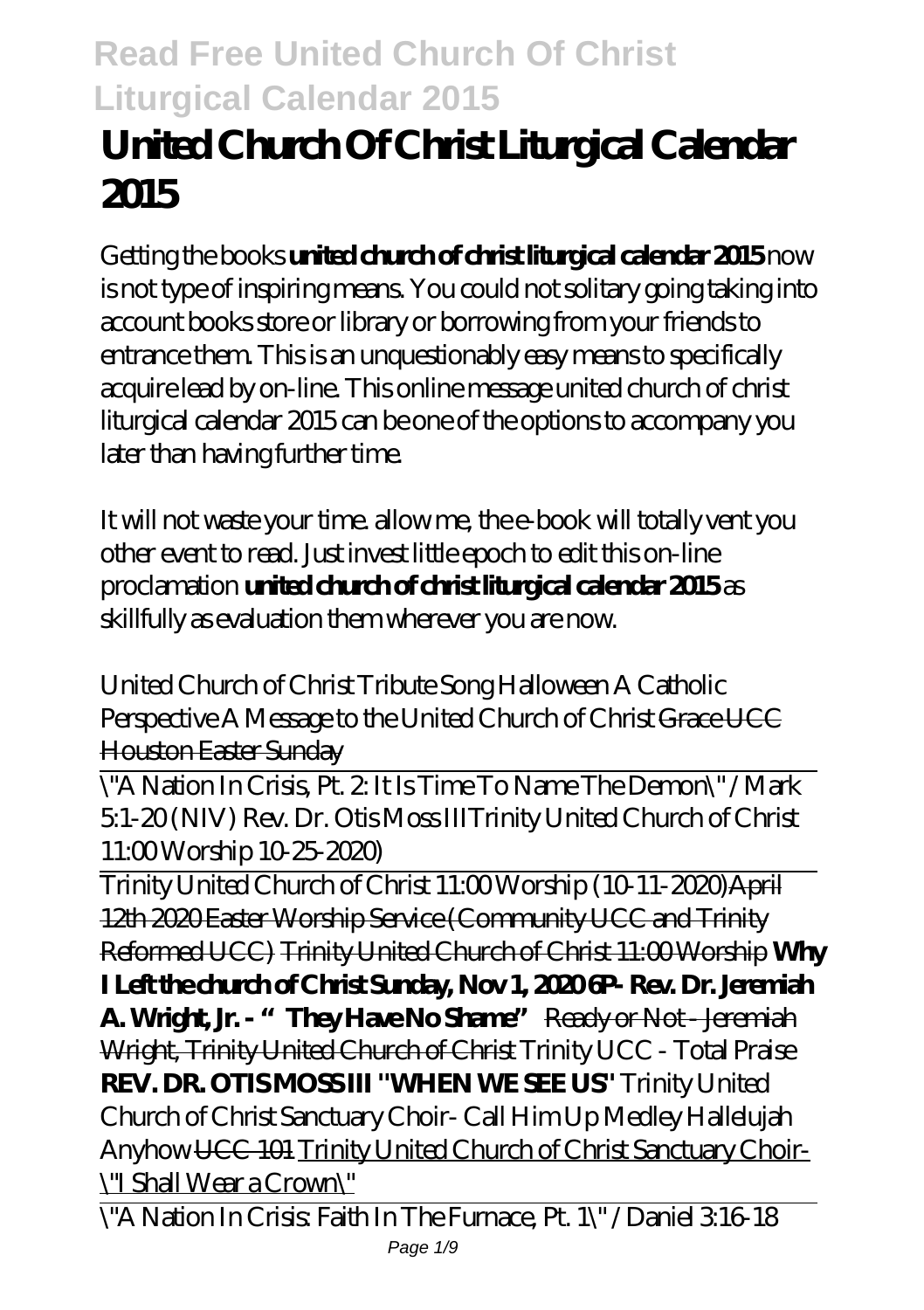### (NIV) Rev. Dr. Otis Moss III**The Christian Case Against Christian Supremacy Trinity Reformed UCC Worship Service, September 6, 2020** *Worship Service - August 30, 2020*

Liturgy of the Word - Tuesday, 31st Week in Ordinary Time - 3 November 2020Trinity United Church of Christ 7:30 Worship Nov 1, 2020 Celebrating the Open and Affirming Movement in the United Church of Christ All Saints' Sunday 11/1/2020: St.James-St.Matthew's Lutheran Church Forgiving for the Master United Church Of Christ **Liturgical** 

Sermon Seeds are located here, thoughtful reflection on the weekly texts to help prepare sermons and homilies. Worship Ways, in English and Spanish, are Revised Common Lectionary-based services for Sundays, festivals and special ecumenical or UCC observances. Musical suggestions from The New Century Hymnal and Sing!

#### Local Church Resources - United Church of Christ

The use of colors to differentiate liturgical seasons became a common practice in the Western church in about the fourth century. At first, usages varied considerably but by the 12th century Pope Innocent III systematized the use of five colors: Violet, White, Black, Red and Green. The Lutheran and Anglican churches that emerged from the Reformation retained the traditional colors but they disappeared entirely (along with most other ritual) from the worship of the Reformed churches.

#### Liturgical Colors and the seasons of the church year ...

About United Church of Christ - What We Believe & Statement of Faith Latest UCC News UCC officers urge worshippers to tap healing power of love to close political divide

Worship Ways | Year A - United Church of Christ Each church year consists of four major groupings, Advent thru Christmas, Epiphany, Lent thru Easter, and ordinary time. The church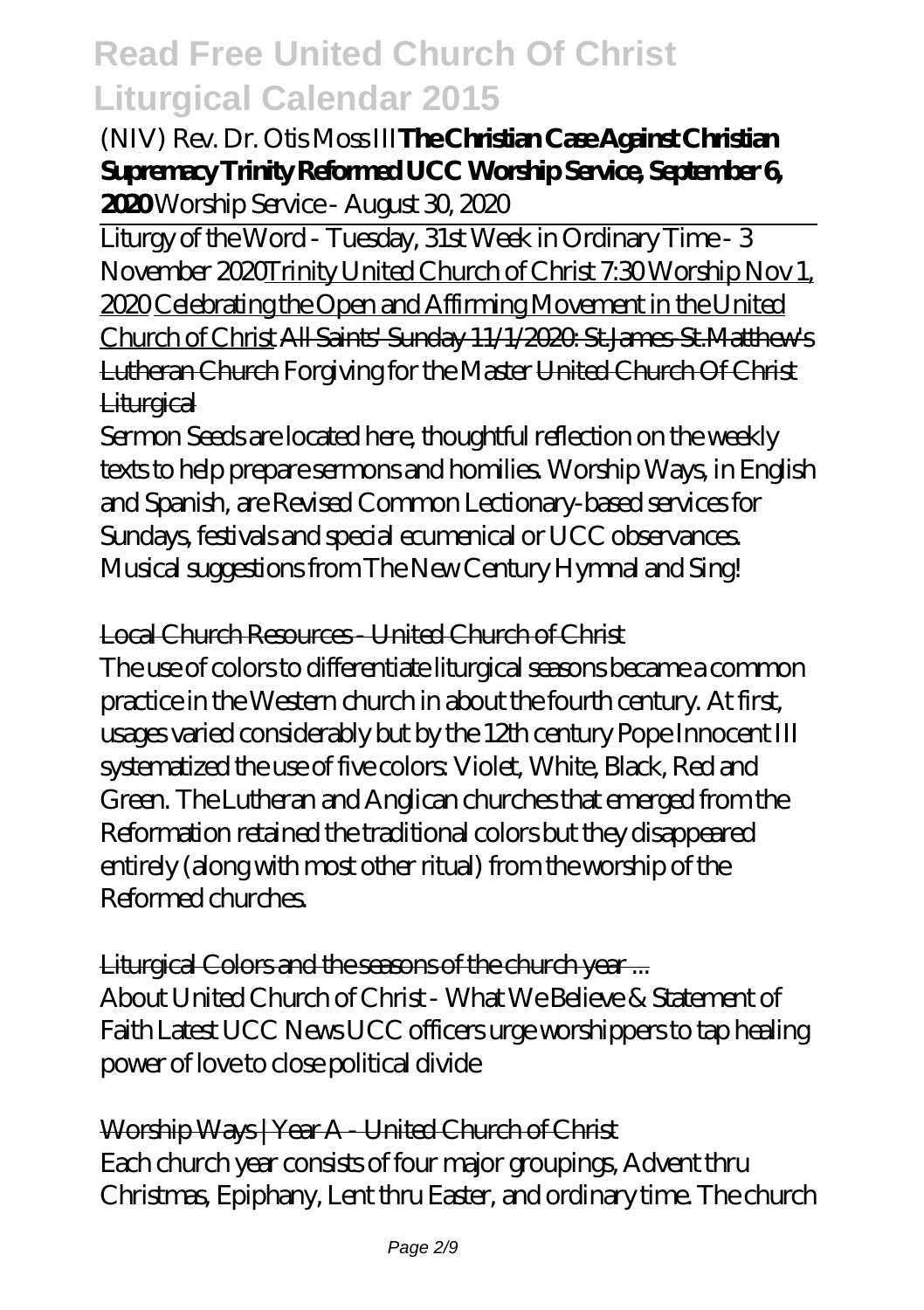year starts with Advent which begins four weeks before Christmas. Advent is a time of waiting and reflection in preparation for Christ's birth.

Liturgical Year – First Congregational United Church of Christ For more information about worship and liturgy in the United Church of Christ, see www.ucc.org or contact the Worship and Education Ministry Team, 700 Prospect Avenue East, Cleveland, Ohio, 44115-1100. Copyright 2002 Worship and Education Ministry Team, Local Church Ministries, United Church of Christ, Cleveland, Ohio.

### Advent - United Church of Christ

Prayer and Praise™ -- the praise and worship song book developed by the United Church of Christ and published in 2009. The song book features 217 songs of which about 100 are new! Each song was selected with careful attention to theological and musical integrity, while keeping in mind the diverse nature of UCC congregations.

#### Music and Liturgical Arts - United Church of Christ

Each year, the Secretariat of Divine Worship of the United States Conference of Catholic Bishops publishes the Liturgical Calendar for the Dioceses of the United States of America. This calendar is used by authors of ordines and other liturgical aids published to foster the celebration of the liturgy in our country.

### 2020 Liturgical Calendar | USCCB

The United Church of Christ Conference Ministers, in a letter to the denomination, pledge to address racism, white supremacy and privilege in the church through resources and conversation. Read more Church's voter shuttle helps rural Mich. residents carry out

'moral imperative'

Coronavirus and the Church - United Church of Christ The United Church of Christ (UCC) is a mainline Protestant Christian Page 3/9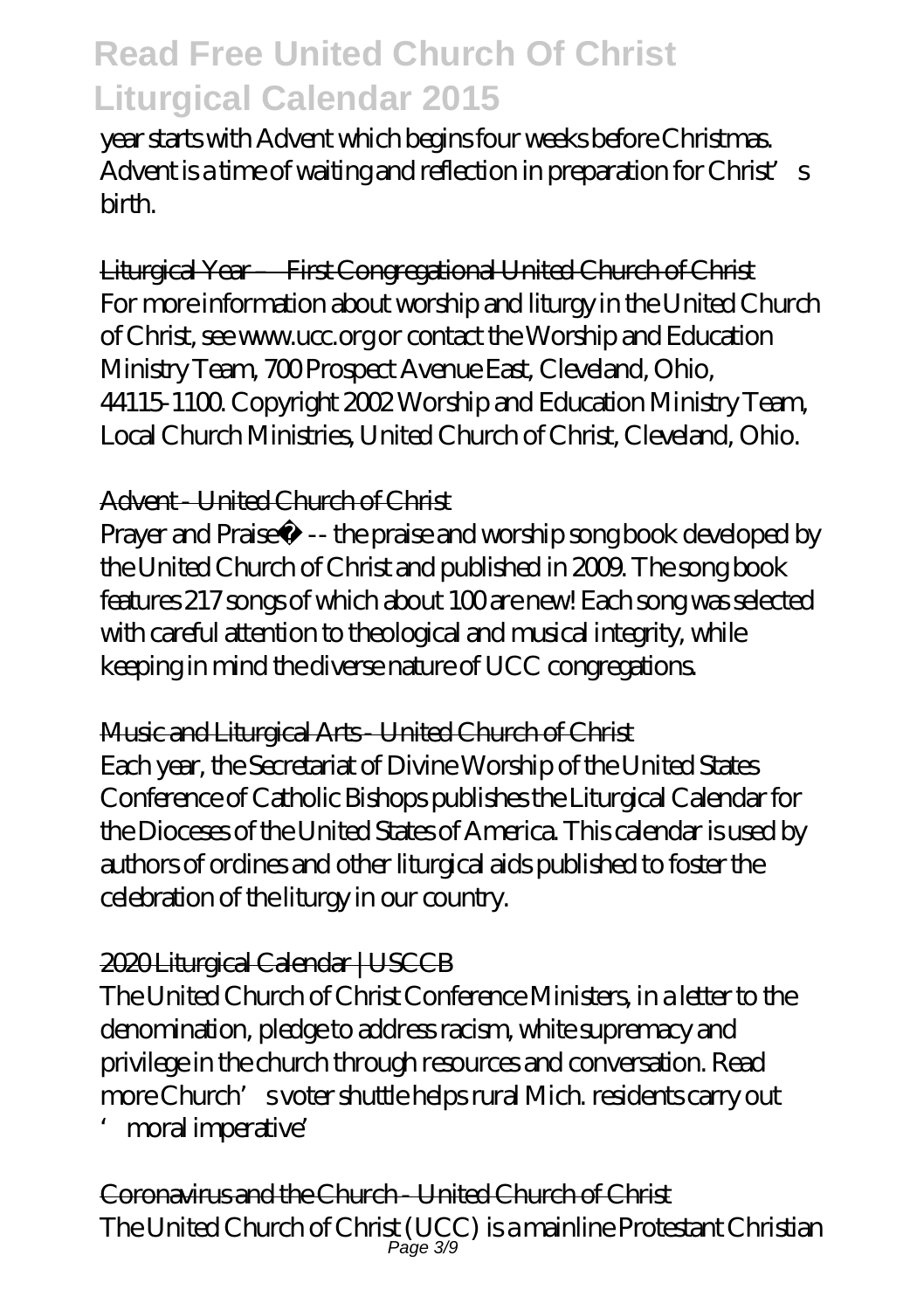denomination based in the United States, with historical confessional roots in the Congregational, Reformed, and Lutheran traditions, and with approximately 4,852 churches and 802,356 members. The United Church of Christ is a historical continuation of the General Council of Congregational Christian churches founded under the ...

#### United Church of Christ - Wikipedia

Drawn together by the Holy Spirit, we are a distinct and diverse community of Christians that come together as one church, joining faith and action. United Church of Christ Find Churches Near Me Merchandise & Bookstore Give Online

#### United Church of Christ

Upcoming Liturgical Dates. Breadcrumb. Home; Upcoming Liturgical Dates; ... November 15, 2020 Twenty-fourth after Pentecost. November 22, 2020 Reign of Christ. November 29, 2020 First Sunday of Advent. December 6, 2020 Second Sunday of Advent. December 13, 2020 Third Sunday of Advent. December 20, 2020 ... The United Church of Canada. Some ...

Upcoming Liturgical Dates | The United Church of Canada The United Church of Christ in the Philippines is a Christian denomination in the Philippines. Established in its present form in Malate, Manila, it resulted from the merger of the Evangelical Church of the Philippines, the Philippine Methodist Church, the Disciples of Christ, the United Evangelical Church and several independent congregations. The United Church is a mainline Protestant group in the Philippines with around 1,500,000 members and 1,593 pastors in 2,564 congregations as of 2008. It

United Church of Christ in the Philippines - Wikipedia The liturgical seasons in the Syro-Malabar Church differ from the Latin Church, as well as the readings. There are 9 liturgical seasons based on the story of salvation: birth of Jesus, baptism, passion and death, Page 4/9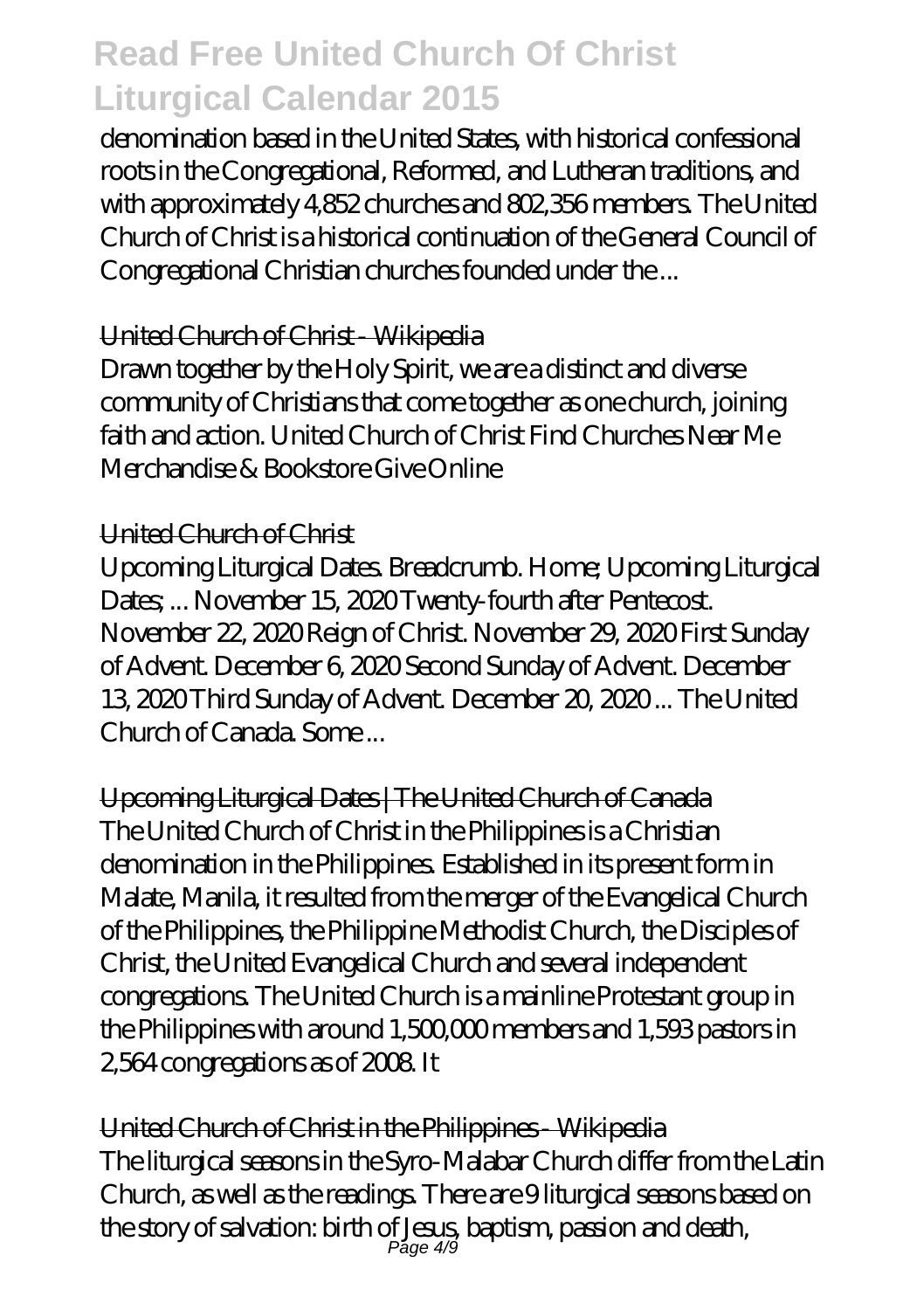resurrection and ascension, Pentecost, transfiguration and exaltation of the cross and the second coming of Jesus, and the glorification of the Church.

### Results Page 6 for Trinity United Church of Christ | Bartleby

Thank you for amplifying Our Faith Our Vote, the United Church of Christ's Campaign to encourage People of Faith to engage in elections.Many of you may have already voted, many of you will do so on November 3rd. However you choose to get out your vote, it is important that we love our neighbor by encouraging others to do the same, and that after the election we use our faithful voices to ...

### Calendar of Events - United Church of Christ

The United Church of Christ, a church of the united and uniting church family, was created in 1957, as a union between the Evangelical and Reformed Church and the Congregational and Christian churches. Its roots grew out of German Lutheranism, German and Swiss Reformed traditions, Anabaptist Christian Church traditions, and English Congregationalism.

United Church of Christ | World Council of Churches liturgical-calendar-2014-united-church-of-christ 1/1 Downloaded from datacenterdynamics.com.br on October 27, 2020 by guest Download Liturgical Calendar 2014 United Church Of Christ Eventually, you will unquestionably discover a additional experience and expertise by spending more cash. yet when? reach you recognize that you require to get those all needs later than having significantly cash?

#### Liturgical Calendar 2014 United Church Of Christ ...

We often utilize liturgical dance at Christmas, Easter, and during the summer special music times. We plan to incorporate it more often.... 570-966-3696. Dreisbach United Church of Christ. 875 Dreisbach Church Road, Lewisburg, PA, 17837, United States (570) 966-3696 Page 5/9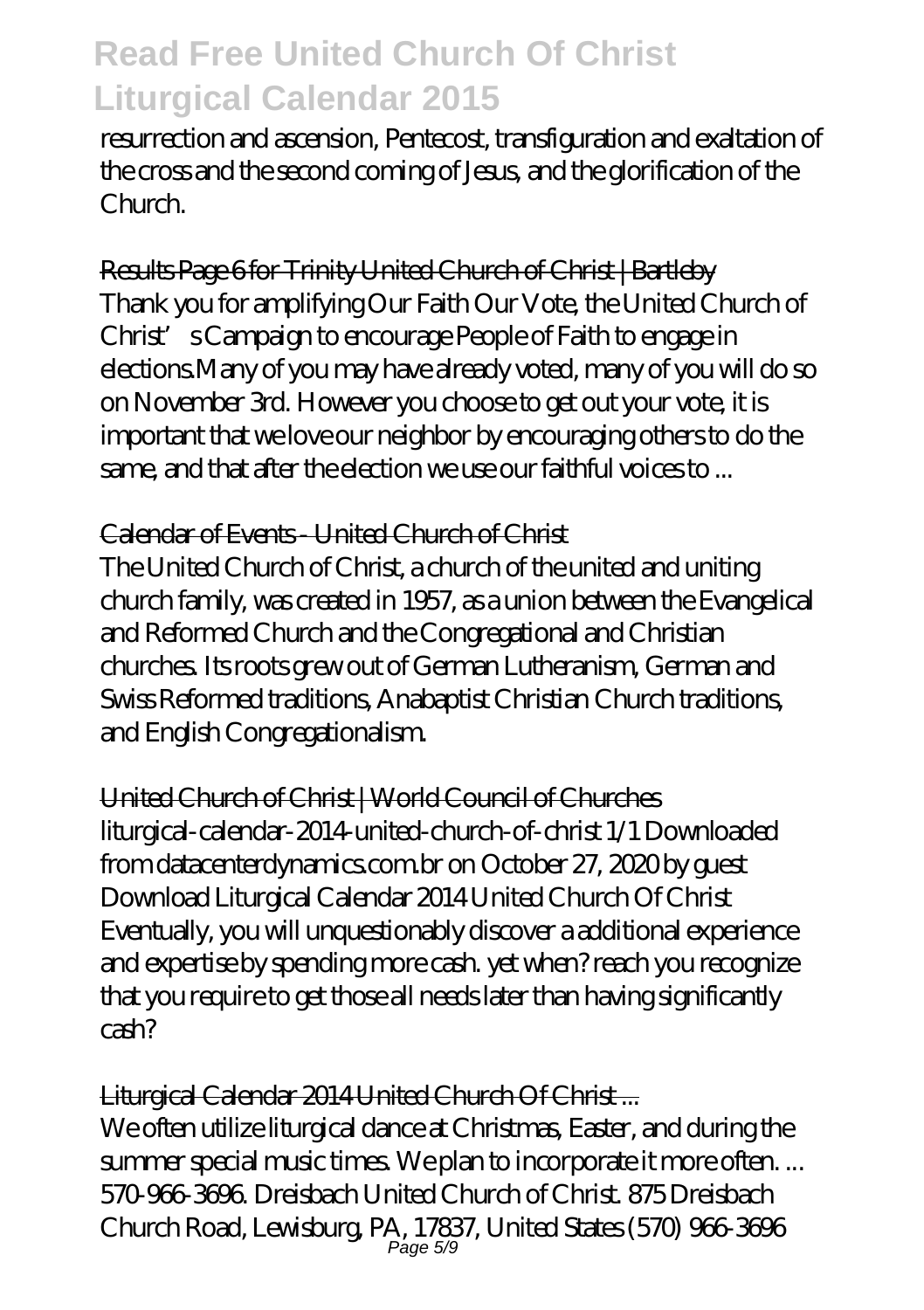information@dreisbachucc.org. Hours ...

Liturgical Dances — Dreisbach United Church of Christ

During Holy Week, purple is used until the church is stripped bare on Maundy Thursday; the church remains stripped bare on Good Friday and Holy Saturday, though in some places black might be used on those days. Similarly, the United Church of Christ includes indications of which liturgical colour to use for each Sunday in its annual calendar. The general Western pattern is followed, with either purple or blue recommended for Advent.

#### Liturgical colours - Wikipedia

No matter who you are, or where you are on life's journey, you are welcome here at University Congregational United Church of Christ. Young, old, sure of your path, or still searching — we invite you to join us in imagining love and justice – as Jesus did – and acting to change the world.

This book discusses the relationship between faith, formation and education. Rooted in a variety of discourses, the book offers original insights into the education and formation of the human person, both theoretical and practical. Issues are considered within a context of contemporary tensions generated by an increasingly pluralist society with antipathy to religious faith, and debated from interdenominational Christian perspectives. Including chapters by an international team of experts, the volume demonstrates how Christian faith holds significance for educational practice and human development. It argues against the common assumption that there can Page 6/9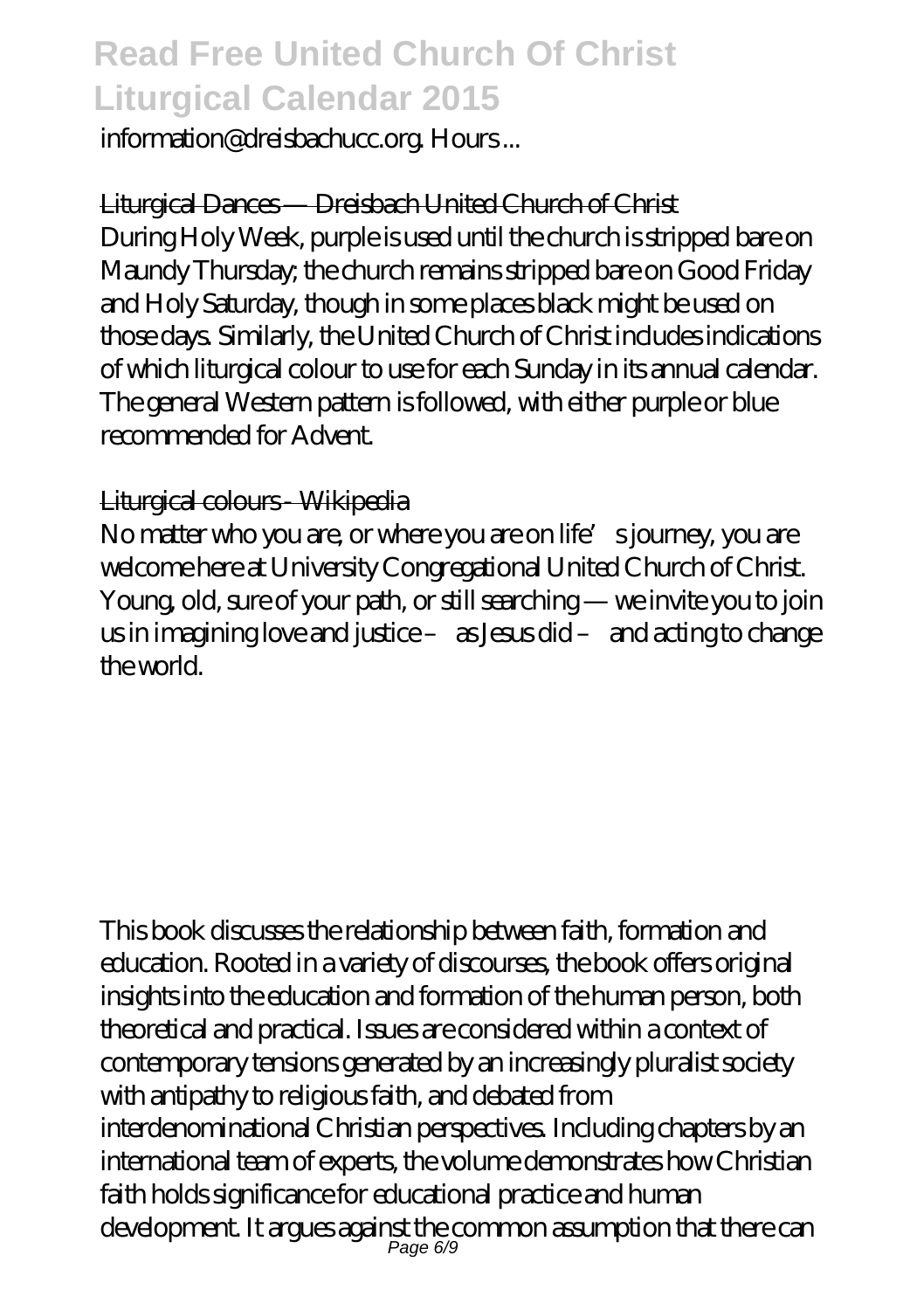be a neutral approach to education, whilst at the same time advocating a critical dimension to faith education. It brings fresh thinking about faith and formation, which demands attention given the fast-changing political, educational and socio-cultural forces of today. It will appeal to students and researchers involved in Christian educational practice.

From USCCB Publishing, this revision of the General Instruction of the Roman Missal (GIRM) seeks to promote more conscious, active, and full participation of the faithful in the mystery of the Eucharist. While the Missale Romanum contains the rite and prayers for Mass, the GIRM provides specific detail about each element of the Order of Mass as well as other information related to the Mass.

In 1921, Anton Baumstark delivered two lectures on the development of the Roman Rite to a gathering at the Abbey of Maria Laach. Abbot Ildefons Herwegen offered to publish those lectures, but Baumstark decided to write a book on the topic instead, which was published two years later as On the Historical Development of the Liturgy. It would be another sixteen years before he produced Comparative Liturgy, for which he is better known. Together the two books lay out Baumstark's liturgical methodology. Comparative Liturgy presents his method; On the Historical Development of the Liturgy offers his model. For nearly a century On the Historical Development of the Liturgy has been valued by specialists in the field of liturgical studies, both for its description of comparative liturgy and for the portrayal of patterns Baumstark discerns in liturgical development. Also significant are the hypotheses Baumstark proposes and the evidence he brings to bear on problems in liturgical history. In this annotated edition, Fritz West provides the first English translation of this work by Anton Baumstark. Trained in classical and oriental philology, Anton Baumstark (1872--1948) was prodigious as a scholar studying the literature, art, and liturgy of the whole church---Oriental, Eastern, and Western. Comparative liturgy, his method for studying the historical development of the liturgy as an organism, has had a lasting influence, Page 7/9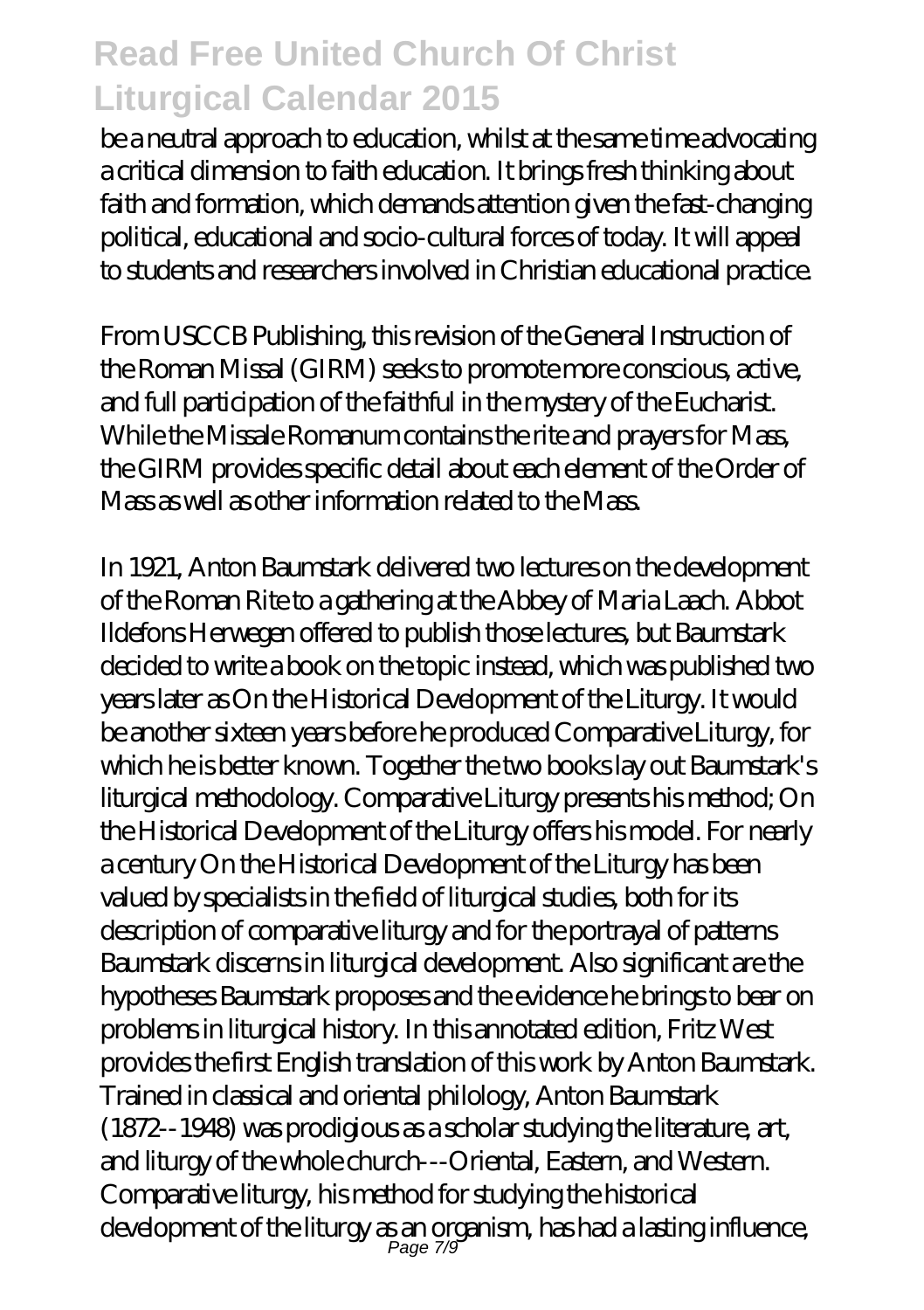notably on the liturgical study of the Christian East.

This updated second edition of the Catechism of the Catholic Church incorporates all the final modifications made in the complete, official Latin text, accompanied by line-by-line explanations of orthodox Catholicism, summaries of each section, a detailed index, extensive cross-references, and helpful footnotes.

This historic and authoritative volume contains the complete threeyear listing of the Revised Common Lectionary (Years A, B, and C) to guide preaching and Scripture reading on the Lord's Day. Abingdon Press. Also included are an introduction explaining the nature and uses of lectionaries and a brief history of the Consultation on Common Texts.

The authors have devised an exciting way to introduce three- to seven year olds to the wonder of worship. Activities are developed around the order of worship commonly used in Reformed churches: assemble in God's name; proclaim, give thanks to and go in God's name.

Hidden Histories 2 invites readers to enhance their knowledge of history as an important source of spiritual strength for these times. It also examines more deeply what it means for the United Church of Christ to celebrate its "unity in diversity." It explores such areas as Lutheran and Reformed Cooperation; German Evangelical Protestants; Origins of the Christian Denomination in New England; Evangelical Pietism and Biblical Criticism; Women's Mission Structures and the American Board; Religious Journalism; Philip William Otterbein and the United Brethren; From German Reformed Roots to the Churches of God; The Congregational Training School for Women; and Chinese Congregationalism. Page 8/9